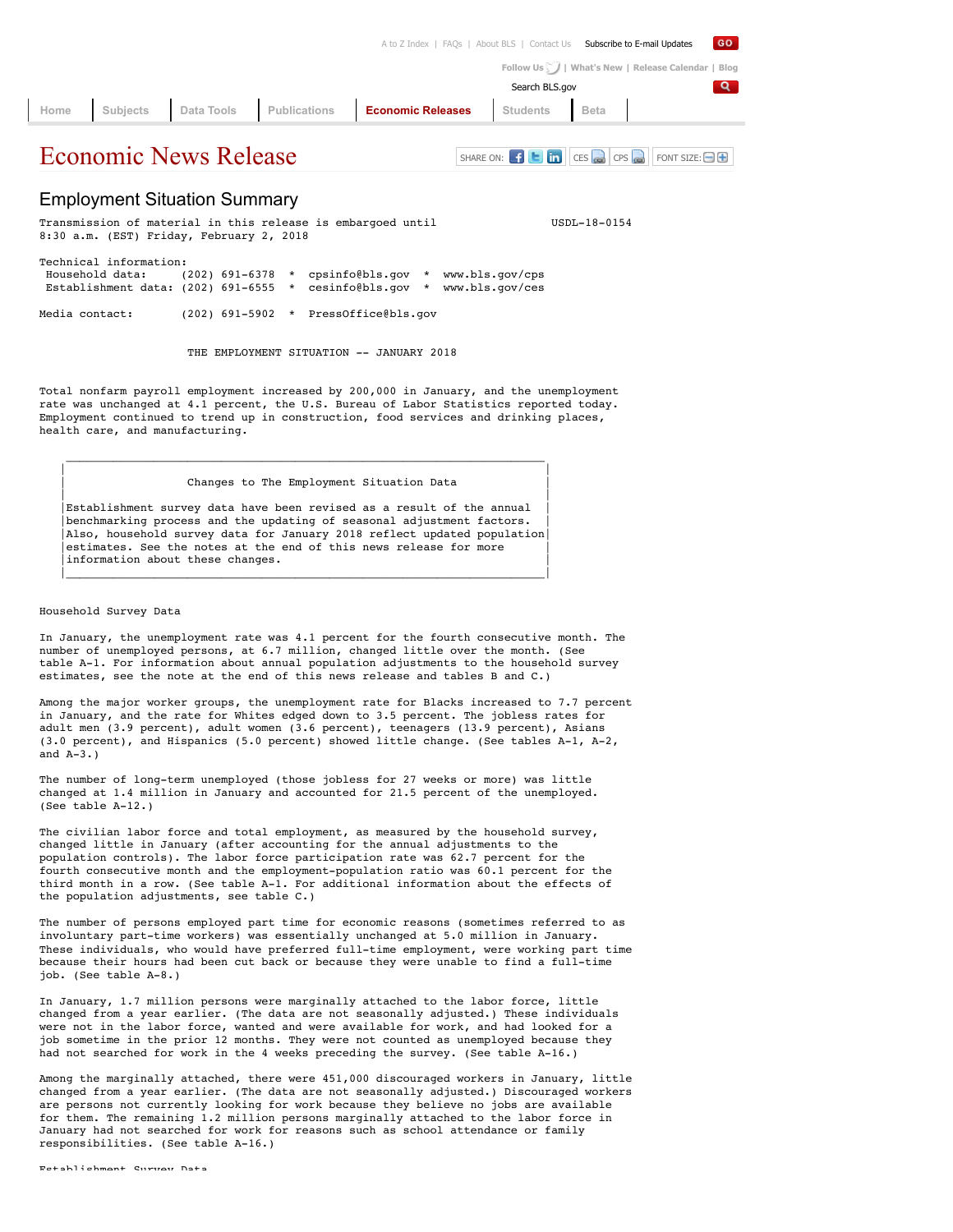Establishment Survey Data

Total nonfarm payroll employment rose by 200,000 in January. Employment continued to trend up in construction, food services and drinking places, health care, and manufacturing. (See table B-1. For information about the annual benchmark process, see the note and table A.)

Construction added 36,000 jobs in January, with most of the increase occurring among specialty trade contractors (+26,000). Employment in residential building construction continued to trend up over the month  $(+5,000)$ . Over the year, construction employment has increased by 226,000.

Employment in food services and drinking places continued to trend up in January (+31,000). The industry has added 255,000 jobs over the past 12 months.

Employment in health care continued to trend up in January (+21,000), with a gain of 13,000 in hospitals. In 2017, health care added an average of 24,000 jobs per month.

In January, employment in manufacturing remained on an upward trend (+15,000). Durable goods industries added 18,000 jobs. Manufacturing has added 186,000 jobs over the past 12 months.

Employment in other major industries, including mining, wholesale trade, retail trade, transportation and warehousing, information, financial activities, professional and business services, and government, changed little over the month.

The average workweek for all employees on private nonfarm payrolls declined by 0.2 hour to 34.3 hours in January. In manufacturing, the workweek declined by 0.2 hour to 40.6 hours, while overtime remained at 3.5 hours. The average workweek for production and nonsupervisory employees on private nonfarm payrolls edged down by 0.1 hour to 33.6 hours. (See tables B-2 and B-7.)

In January, average hourly earnings for all employees on private nonfarm payrolls rose by 9 cents to \$26.74, following an 11-cent gain in December. Over the year, average hourly earnings have risen by 75 cents, or 2.9 percent. Average hourly earnings of private-sector production and nonsupervisory employees increased by 3 cents to \$22.34 in January. (See tables B-3 and B-8.)

The change in total nonfarm payroll employment for November was revised down from +252,000 to +216,000, and the change for December was revised up from +148,000 to +160,000. With these revisions, employment gains in November and December combined were 24,000 less than previously reported. (Monthly revisions result from additional reports received from businesses and government agencies since the last published estimates and from the recalculation of seasonal factors. The annual benchmark process also contributed to the November and December revisions.) After revisions, job gains have averaged 192,000 over the last 3 months.

 $\frac{1}{2}$  ,  $\frac{1}{2}$  ,  $\frac{1}{2}$  ,  $\frac{1}{2}$  ,  $\frac{1}{2}$  ,  $\frac{1}{2}$  ,  $\frac{1}{2}$ The Employment Situation for February is scheduled to be released on Friday, March 9, 2018, at 8:30 a.m. (EST).

#### | | | Partial Federal Government Shutdown |

 | | Due to a lapse in funding, some agencies of the federal government were shut down or were operating at reduced staffing levels from January 20, 2018, through January 22, 2018. | |

 $\mathcal{L}_\text{max} = \frac{1}{2} \sum_{i=1}^{n} \frac{1}{2} \sum_{i=1}^{n} \frac{1}{2} \sum_{i=1}^{n} \frac{1}{2} \sum_{i=1}^{n} \frac{1}{2} \sum_{i=1}^{n} \frac{1}{2} \sum_{i=1}^{n} \frac{1}{2} \sum_{i=1}^{n} \frac{1}{2} \sum_{i=1}^{n} \frac{1}{2} \sum_{i=1}^{n} \frac{1}{2} \sum_{i=1}^{n} \frac{1}{2} \sum_{i=1}^{n} \frac{1}{2} \sum_{i=1}^{n} \frac{1$ 

All household data collection was suspended during the shutdown. Household survey data collection resumed on January 23, 2018, and was conducted through January 26, 2018, to allow for the usual number of collection days. The response rate for the household survey in January 2018 was slightly below the average rate for 2017.

| |

In the establishment survey, collection of data by interviewers was suspended on January 22, 2018, and resumed on January 23, 2018. Electronic data collection was not interrupted. Collection rates for the establishment survey for this collection period were within the normal range.

 | | Overall, there were no discernible effects on the national unemployment rate and other major household survey measures, or on the estimates of total nonfarm payroll employment, for the month of January.  $|\cdot|$  , and the set of the set of the set of the set of the set of the set of the set of the set of the set of the set of the set of the set of the set of the set of the set of the set of the set of the set of the set of

## Revisions to Establishment Survey Data

In accordance with annual practice, the establishment survey data released today have been benchmarked to reflect comprehensive counts of payroll jobs for March 2017. These counts are derived principally from the Quarterly Census of Employment and Wages (QCEW), which counts jobs covered by the Unemployment Insurance (UI) tax system.

In addition, the data were updated to the 2017 North American Industry Classification System (NAICS) from the 2012 NAICS. This update resulted in minor changes to several detailed industries. The normal benchmark process revises not seasonally adjusted data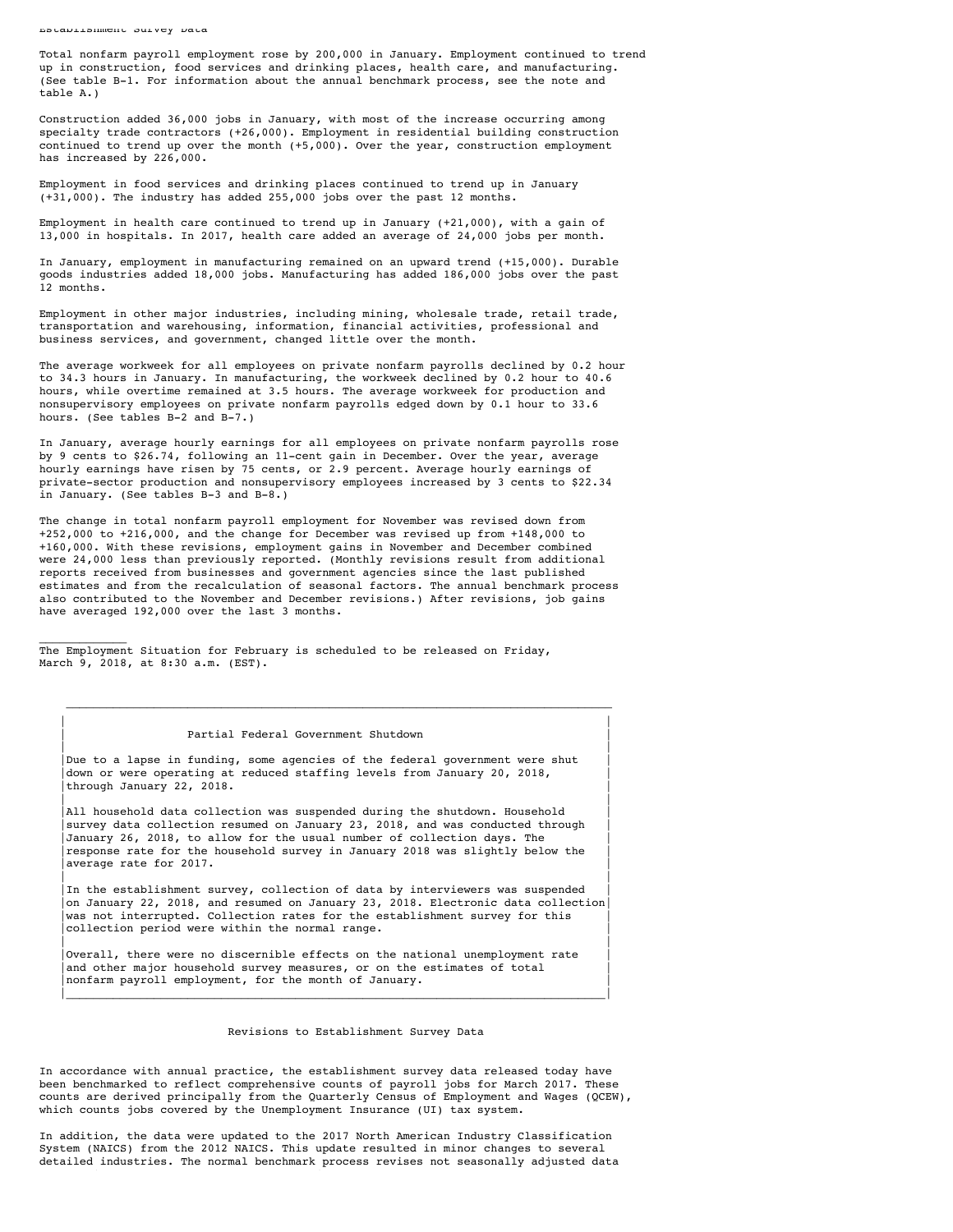from April 2016 forward and seasonally adjusted data from January 2013 forward. However, some data were also revised further back in their history than normal due to the implementation of 2017 NAICS and other minor technical changes related to rounding and re-aggregation of some series.

The total nonfarm employment level for March 2017 was revised upward by 146,000 (+138,000 on a not seasonally adjusted basis, or +0.1 percent). On a not seasonally adjusted basis, the average absolute benchmark revision over the past 10 years is 0.2 percent.

The effect of these revisions on the underlying trend in nonfarm payroll employment was minor. For example, the over-the-year change in total nonfarm employment for 2017 was revised from +2,055,000 to +2,173,000 (seasonally adjusted). Table A presents revised total nonfarm employment data on a seasonally adjusted basis from January to December 2017.

All revised historical establishment survey data are available on the BLS website at www.bls.gov/ces/data.htm. In addition, an article that discusses the benchmark and post-benchmark revisions and other technical issues is available at www.bls.gov/web/empsit/cesbmart.htm.

Table A. Revisions in total nonfarm employment, January-December 2017, seasonally adjusted

| (Numbers in thousands) |  |  |  |  |  |  |  |  |  |  |  |  |  |
|------------------------|--|--|--|--|--|--|--|--|--|--|--|--|--|
|                        |  |  |  |  |  |  |  |  |  |  |  |  |  |

|                                   |                               | Level         |            |                               | Over-the-month change |            |
|-----------------------------------|-------------------------------|---------------|------------|-------------------------------|-----------------------|------------|
| Year and month                    | As<br>previously<br>published | As<br>revised | Difference | As<br>previously<br>published | As<br>revised         | Difference |
| 2017                              |                               |               |            |                               |                       |            |
| $January \ldots \ldots$           | 145,541                       | 145,696       | 155        | 216                           | 259                   | 43         |
| February                          | 145,773                       | 145,896       | 123        | 232                           | 200                   | $-32$      |
| March                             | 145,823                       | 145,969       | 146        | 50                            | 73                    | 23         |
| April                             | 146,030                       | 146,144       | 114        | 207                           | 175                   | $-32$      |
| $May \ldots \ldots \ldots \ldots$ | 146,175                       | 146,299       | 124        | 145                           | 155                   | 10         |
| $June \dots \dots \dots \dots$    | 146,385                       | 146,538       | 153        | 210                           | 239                   | 29         |
| $July \ldots \ldots \ldots$       | 146,523                       | 146,728       | 205        | 138                           | 190                   | 52         |
| August                            | 146,731                       | 146,949       | 218        | 208                           | 221                   | 13         |
| $September \ldots \ldots$         | 146,769                       | 146,963       | 194        | 38                            | 14                    | $-24$      |
| $October \ldots \ldots \ldots$    | 146,980                       | 147,234       | 254        | 211                           | 271                   | 60         |
| $November \ldots \ldots$          | 147,232                       | 147,450       | 218        | 252                           | 216                   | $-36$      |
| December $(p)$                    | 147,380                       | 147,610       | 230        | 148                           | 160                   | 12         |

(p) = preliminary.

#### Adjustments to Population Estimates for the Household Survey

Effective with data for January 2018, updated population estimates were incorporated into the household survey. Population estimates for the household survey are developed by the U.S. Census Bureau. Each year, the Census Bureau updates the estimates to reflect new information and assumptions about the growth of the population since the previous decennial census. The change in population reflected in the new estimates results from adjustments for net international migration, updated vital statistics, and estimation methodology improvements.

In accordance with usual practice, BLS will not revise the official household survey estimates for December 2017 and earlier months. To show the impact of the population adjustments, however, differences in selected December 2017 labor force series based on the old and new population estimates are shown in table B.

The adjustments increased the estimated size of the civilian noninstitutional population in December by 488,000, the civilian labor force by 333,000, employment by 318,000, and unemployment by 15,000. The number of persons not in the labor force was increased by 154,000. The total unemployment rate, employment-population ratio, and labor force participation rate were unaffected.

Data users are cautioned that these annual population adjustments can affect the comparability of household data series over time. Table C shows the effect of the introduction of new population estimates on the comparison of selected labor force measures between December 2017 and January 2018. Additional information on the population adjustments and their effect on national labor force estimates is available at www.bls.gov/web/empsit/cps-pop-control-adjustments.pdf

Table B. Effect of the updated population controls on December 2017 estimates by sex, race, and Hispanic or Latino ethnicity, not seasonally adjusted (Numbers in thousands)  $\mathcal{L}_\mathcal{L} = \{ \mathcal{L}_\mathcal{L} = \{ \mathcal{L}_\mathcal{L} = \{ \mathcal{L}_\mathcal{L} = \{ \mathcal{L}_\mathcal{L} = \{ \mathcal{L}_\mathcal{L} = \{ \mathcal{L}_\mathcal{L} = \{ \mathcal{L}_\mathcal{L} = \{ \mathcal{L}_\mathcal{L} = \{ \mathcal{L}_\mathcal{L} = \{ \mathcal{L}_\mathcal{L} = \{ \mathcal{L}_\mathcal{L} = \{ \mathcal{L}_\mathcal{L} = \{ \mathcal{L}_\mathcal{L} = \{ \mathcal{L}_\mathcal{$ 

|  |  | .ek |  |
|--|--|-----|--|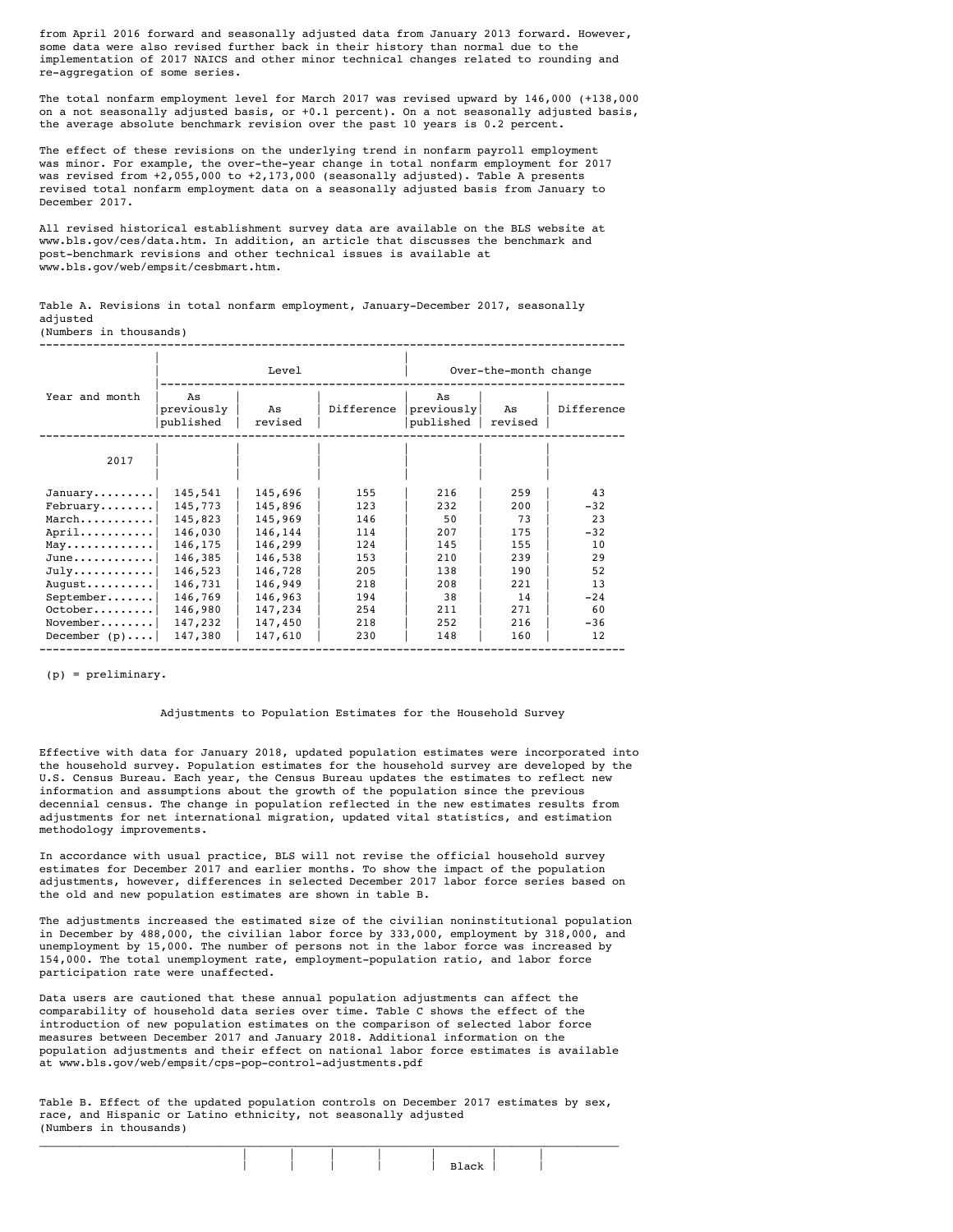| Category                  | Total | Men | Women | White | or<br>African<br>American | Asianl         | Hispanic<br>or Latino<br>ethnicity |
|---------------------------|-------|-----|-------|-------|---------------------------|----------------|------------------------------------|
|                           |       |     |       |       |                           |                |                                    |
| Civilian noninstitutional |       |     |       |       |                           |                |                                    |
| population                | 488   | 296 | 192   | 194   | 104                       | 171            | 328                                |
| Civilian labor force      | 333   | 228 | 106   | 141   | 70                        | 111            | 242                                |
| Participation rate        | 0.0   | 0.1 | 0.0   | 0.0   | 0.0                       | 0.1            | 0.0                                |
| $Emploved$                | 318   | 219 | 100   | 132   | 66                        | 109            | 230                                |
| Employment-population     |       |     |       |       |                           |                |                                    |
| ratio                     | 0.0   | 0.0 | 0.0   | 0.0   | 0.1                       | 0.0            | 0.1                                |
| $Unemploved$              | 15    | 9   | 5     | 8     |                           | $\mathfrak{D}$ | 12                                 |
| Unemployment rate         | 0.0   | 0.0 | 0.0   | 0.0   | 0.0                       | 0.0            | 0.0                                |
| Not in labor force        | 154   | 67  | 86    | 54    | 35                        | 60             | 86                                 |

 NOTE: Detail may not sum to totals because of rounding. Estimates for the above race groups (White, Black or African American, and Asian) do not sum to totals because data are not presented for all races. Persons whose ethnicity is identified as Hispanic or Latino may be of any race.

Table C. December 2017-January 2018 changes in selected labor force measures, with adjustments for population control effects (Numbers in thousands)  $\mathcal{L}_\mathcal{L} = \{ \mathcal{L}_\mathcal{L} = \{ \mathcal{L}_\mathcal{L} = \{ \mathcal{L}_\mathcal{L} = \{ \mathcal{L}_\mathcal{L} = \{ \mathcal{L}_\mathcal{L} = \{ \mathcal{L}_\mathcal{L} = \{ \mathcal{L}_\mathcal{L} = \{ \mathcal{L}_\mathcal{L} = \{ \mathcal{L}_\mathcal{L} = \{ \mathcal{L}_\mathcal{L} = \{ \mathcal{L}_\mathcal{L} = \{ \mathcal{L}_\mathcal{L} = \{ \mathcal{L}_\mathcal{L} = \{ \mathcal{L}_\mathcal{$ 

| Category                                                           | Dec.-Jan.<br>change,<br>as.<br>published | 2018<br>population<br>control<br>effect. | $Dec.-Jan.$<br>change,<br>after<br>removing the<br>population<br>control<br>effect(1) |
|--------------------------------------------------------------------|------------------------------------------|------------------------------------------|---------------------------------------------------------------------------------------|
| Civilian noninstitutional population.                              | 671                                      | 488                                      | 183                                                                                   |
| Civilian labor force                                               | 518                                      | 333                                      | 185                                                                                   |
| Participation rate                                                 | 0.0                                      | 0.0                                      | 0.0                                                                                   |
| $Emploved \ldots \ldots \ldots \ldots \ldots \ldots \ldots \ldots$ | 409                                      | 318                                      | 91                                                                                    |
| $Employment-population ratio$                                      | 0.0                                      | 0.0                                      | 0.0                                                                                   |
| Unemployed                                                         | 108                                      | 15                                       | 93                                                                                    |
| Unemployment rate                                                  | 0.0                                      | 0.0                                      | 0.0                                                                                   |
| Not in labor force                                                 | 153                                      | 154                                      | $-1$                                                                                  |
|                                                                    |                                          |                                          |                                                                                       |

 1 This Dec.-Jan. change is calculated by subtracting the population control effect from the over-the-month change in the published seasonally adjusted estimates.

NOTE: Detail may not sum to totals because of rounding.

- **[Employment Situation Summary Table A. Household data, seasonally adjusted](https://www.bls.gov/news.release/empsit.a.htm)**
- [Employment Situation Summary Table B. Establishment data, seasonally adjusted](https://www.bls.gov/news.release/empsit.b.htm)  $\blacksquare$
- [Employment Situation Frequently Asked Questions](https://www.bls.gov/news.release/empsit.faq.htm)  $\blacksquare$
- [Employment Situation Technical Note](https://www.bls.gov/news.release/empsit.tn.htm)  $\qquad \qquad \blacksquare$
- [Table A-1. Employment status of the civilian population by sex and age](https://www.bls.gov/news.release/empsit.t01.htm)
- [Table A-2. Employment status of the civilian population by race, sex, and age](https://www.bls.gov/news.release/empsit.t02.htm)
- [Table A-3. Employment status of the Hispanic or Latino population by sex and age](https://www.bls.gov/news.release/empsit.t03.htm)
- [Table A-4. Employment status of the civilian population 25 years and over by educational attainment](https://www.bls.gov/news.release/empsit.t04.htm)
- [Table A-5. Employment status of the civilian population 18 years and over by veteran status, period of service, and sex, not seasonally](https://www.bls.gov/news.release/empsit.t05.htm)  $\alpha$ adjusted
- [Table A-6. Employment status of the civilian population by sex, age, and disability status, not seasonally adjusted](https://www.bls.gov/news.release/empsit.t06.htm)  $\blacksquare$
- [Table A-7. Employment status of the civilian population by nativity and sex, not seasonally adjusted](https://www.bls.gov/news.release/empsit.t07.htm)  $\blacksquare$
- [Table A-8. Employed persons by class of worker and part-time status](https://www.bls.gov/news.release/empsit.t08.htm)  $\alpha$
- [Table A-9. Selected employment indicators](https://www.bls.gov/news.release/empsit.t09.htm) a.
- [Table A-10. Selected unemployment indicators, seasonally adjusted](https://www.bls.gov/news.release/empsit.t10.htm)
- [Table A-11. Unemployed persons by reason for unemployment](https://www.bls.gov/news.release/empsit.t11.htm)
- [Table A-12. Unemployed persons by duration of unemployment](https://www.bls.gov/news.release/empsit.t12.htm)
- $\blacksquare$ [Table A-13. Employed and unemployed persons by occupation, not seasonally adjusted](https://www.bls.gov/news.release/empsit.t13.htm)
- [Table A-14. Unemployed persons by industry and class of worker, not seasonally adjusted](https://www.bls.gov/news.release/empsit.t14.htm)  $\blacksquare$
- [Table A-15. Alternative measures of labor underutilization](https://www.bls.gov/news.release/empsit.t15.htm)
- [Table A-16. Persons not in the labor force and multiple jobholders by sex, not seasonally adjusted](https://www.bls.gov/news.release/empsit.t16.htm)
- [Table B-1. Employees on nonfarm payrolls by industry sector and selected industry detail](https://www.bls.gov/news.release/empsit.t17.htm)
- [Table B-2. Average weekly hours and overtime of all employees on private nonfarm payrolls by industry sector, seasonally adjusted](https://www.bls.gov/news.release/empsit.t18.htm)